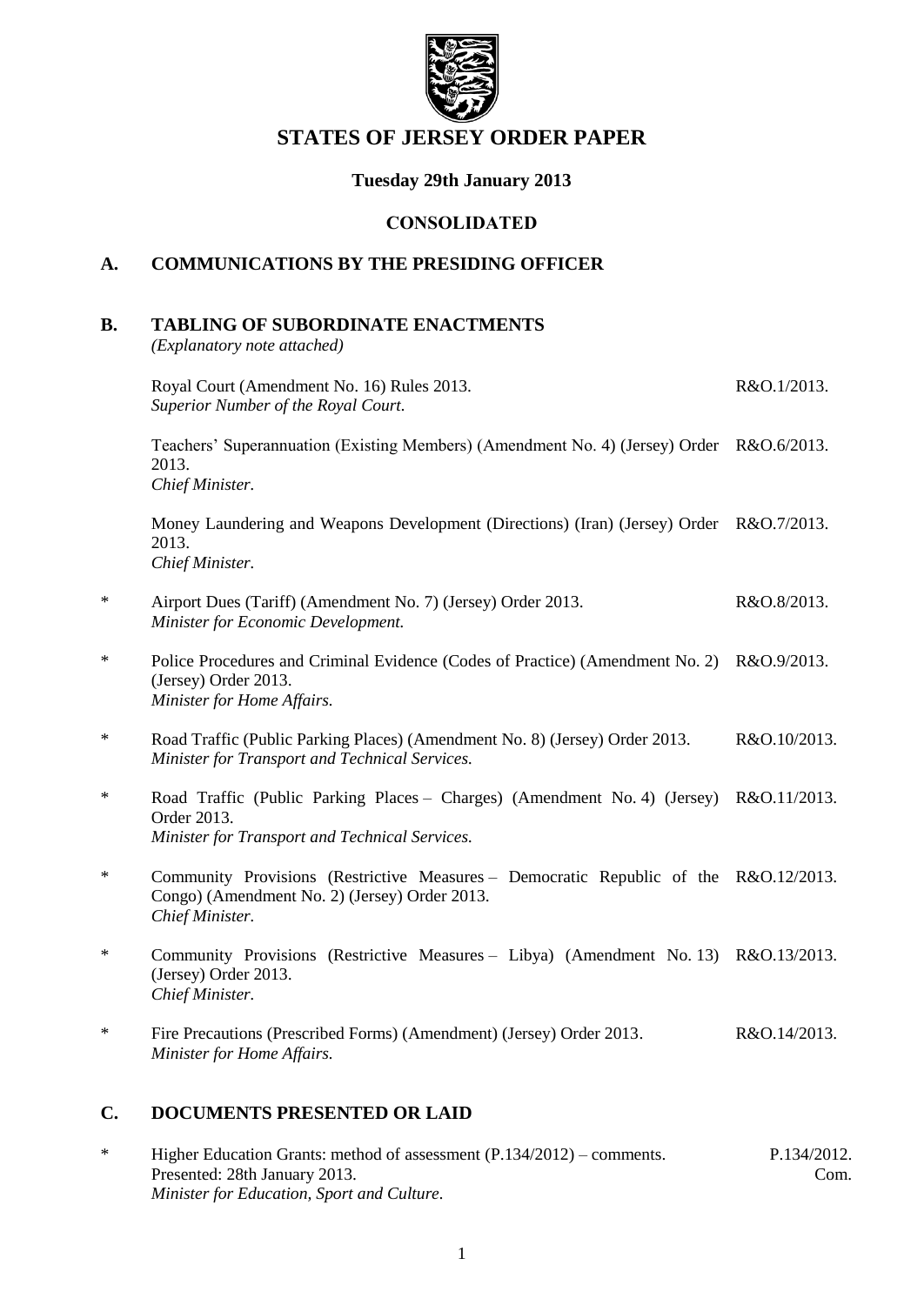

|        | Jersey Employment Tribunal: re-appointment of Side Members.<br>Presented: 22nd January 2013.<br>Minister for Social Security.                                                                                                                                                                                                                                                                                                                                                                                                                                                                                                                                                                                                                                                                                                                                       | R.3/2012.            |
|--------|---------------------------------------------------------------------------------------------------------------------------------------------------------------------------------------------------------------------------------------------------------------------------------------------------------------------------------------------------------------------------------------------------------------------------------------------------------------------------------------------------------------------------------------------------------------------------------------------------------------------------------------------------------------------------------------------------------------------------------------------------------------------------------------------------------------------------------------------------------------------|----------------------|
|        | States of Jersey Law 2005: delegation of functions – Planning and Environment –<br>revised delegations January 2013.<br>Presented: 23rd January 2013.<br>Minister for Planning and Environment.                                                                                                                                                                                                                                                                                                                                                                                                                                                                                                                                                                                                                                                                     | R.4/2013.            |
|        | Land Transactions under Standing Order 168(3) -<br>(a) Mont Mado Shed Site, La Rue de la Mare des Pres, St. John - proposed sale;<br>(b) Lease of Former Harbour Office, Liberty Wharf, St. Helier;<br>(c) Ronez Quarry, La Route du Nord, St. John – grant of lease and right of<br>extraction;<br>(d) Les Cinq Chênes Estate, Prince's Tower Road, St. Saviour – boundary with<br>the properties known as "Pura Vida" and "Myona";<br>(e) Clos de Roncier, La Rue au Blancq, St. Clement - boundary with Fields 167<br>and 170;<br>(f) JEC Section Pillar No. 1047, Hampshire Gardens, Poonah Road, St. Helier -<br>lease;<br>(g) Café Lease Renewals - St. Aubin's Café; Driftwood Café, Archirondel; First<br>Tower Café; Gunsite Café, Beaumont and Old Station Café, near Millbrook.<br>Presented: 23rd January 2013.<br>Minister for Treasury and Resources. | R.5/2013.            |
|        | Bankruptcy (Désastre) (Jersey) Law 1990: 'Social Désastre' – Consultation Paper.<br>Presented: 23rd January 2013.<br>Council of Ministers.                                                                                                                                                                                                                                                                                                                                                                                                                                                                                                                                                                                                                                                                                                                          | R.6/2013.            |
|        | Aircraft Registry (S.R.6/2012) – response of the Minister for Economic<br>Development.<br>Presented: 23rd January 2013.<br>Minister for Economic Development.                                                                                                                                                                                                                                                                                                                                                                                                                                                                                                                                                                                                                                                                                                       | S.R.6/2012.<br>Res.  |
| $\ast$ | Relocation of Police Head Quarters to Green Street Car Park (S.R.19/2012):<br>addendum.<br>Presented: 28th January 2013.<br><b>Education and Home Affairs Scrutiny Panel.</b>                                                                                                                                                                                                                                                                                                                                                                                                                                                                                                                                                                                                                                                                                       | S.R.19/2012.<br>Add. |
| D.     | <b>NOTIFICATION OF LODGED PROPOSITIONS</b>                                                                                                                                                                                                                                                                                                                                                                                                                                                                                                                                                                                                                                                                                                                                                                                                                          |                      |
|        | Draft Financial Regulation (Disclosure of Information) (Amendments) (Jersey)<br>Regulations 201-.<br>Lodged: 18th January 2013.<br>Minister for Economic Development.                                                                                                                                                                                                                                                                                                                                                                                                                                                                                                                                                                                                                                                                                               | $P.7/2013$ .         |
|        | Jersey Financial Services Commission: appointment of Commissioner.<br>Lodged: 22nd January 2013.<br>Minister for Economic Development.                                                                                                                                                                                                                                                                                                                                                                                                                                                                                                                                                                                                                                                                                                                              | $P.8/2013$ .         |
|        | Rate Appeal Board: appointment of members.<br>Lodged: 22nd January 2013.<br>Minister for Treasury and Resources.                                                                                                                                                                                                                                                                                                                                                                                                                                                                                                                                                                                                                                                                                                                                                    | $P.9/2013$ .         |
|        |                                                                                                                                                                                                                                                                                                                                                                                                                                                                                                                                                                                                                                                                                                                                                                                                                                                                     |                      |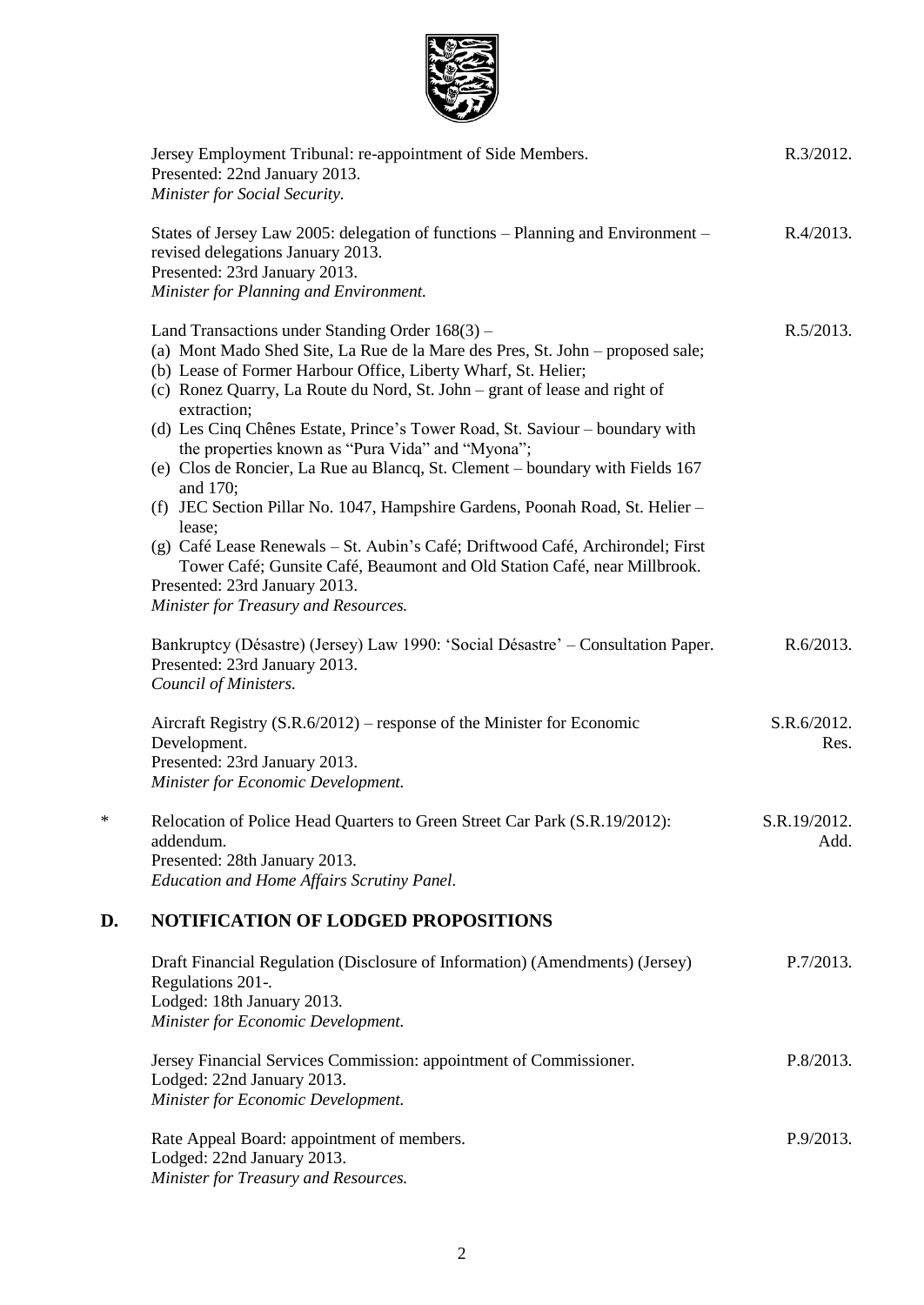

**\*** HSBC Middle East HBME: investigation. Lodged: 29th January 2013. *Deputy G.P. Southern of St. Helier.* P.10/2013. **\*** Jersey Police Complaints Authority: appointment of members. Lodged: 29th January 2013. *Minister for Home Affairs.* P.11/2013.

## **E. WITHDRAWAL OF LODGED PROPOSITIONS**

## **F. APPOINTMENT OF MINISTERS, COMMITTEES AND PANELS**

## **G. MATTERS OF PRIVILEGE**

**H. PETITIONS**

## **I. QUESTIONS**

#### (a) – **Written Questions**

*(attached)*

- 1. The Chief Minister will table an answer to a question asked by Deputy R.G. Le Hérissier of St. Saviour regarding the Court case involving the Acting Magistrate.
- 2. The Minister for Transport and Technical Services will table an answer to a question asked by Deputy G.C.L. Baudains of St. Clement regarding consultation regarding the Harbour cycle track scheme.
- 3. The Minister for Transport and Technical Services will table an answer to a question asked by Deputy G.C.L. Baudains of St. Clement regarding the Rank Taxi service.
- 4. The Minister for Planning and Environment will table an answer to a question asked by Deputy G.C.L. Baudains of St. Clement regarding the visual state of La Collette reclamation site.
- 5. The Chief Minister will table an answer to a question asked by Deputy G.P. Southern of St. Helier regarding the implications of the Foreign Account Tax Compliance Act (FATCA) agreements with Austria and Luxembourg.
- 6. The Minister for Economic Development will table an answer to a question asked by Deputy G.P. Southern of St. Helier regarding job opportunities announced in his recent media release.
- 7. The Minister for Home Affairs will table an answer to a question asked by Deputy M. Tadier of St. Brelade regarding the costs of disciplinary actions.
- 8. H.M. Attorney General will table an answer to a question asked by Deputy M. Tadier of St. Brelade regarding legal powers of U.K. to prevent Jersey signing a Foreign Account Tax Compliance Act (FATCA) agreement with the USA.
- 9. The Minister for Treasury and Resources will table an answer to a question asked by Deputy T.M. Pitman of St. Helier regarding use of rooms in the Magistrate Court Building.
- 10. H.M. Attorney General will table an answer to a question asked by Deputy T.M. Pitman of St. Helier regarding the amount spent on a super injunction case.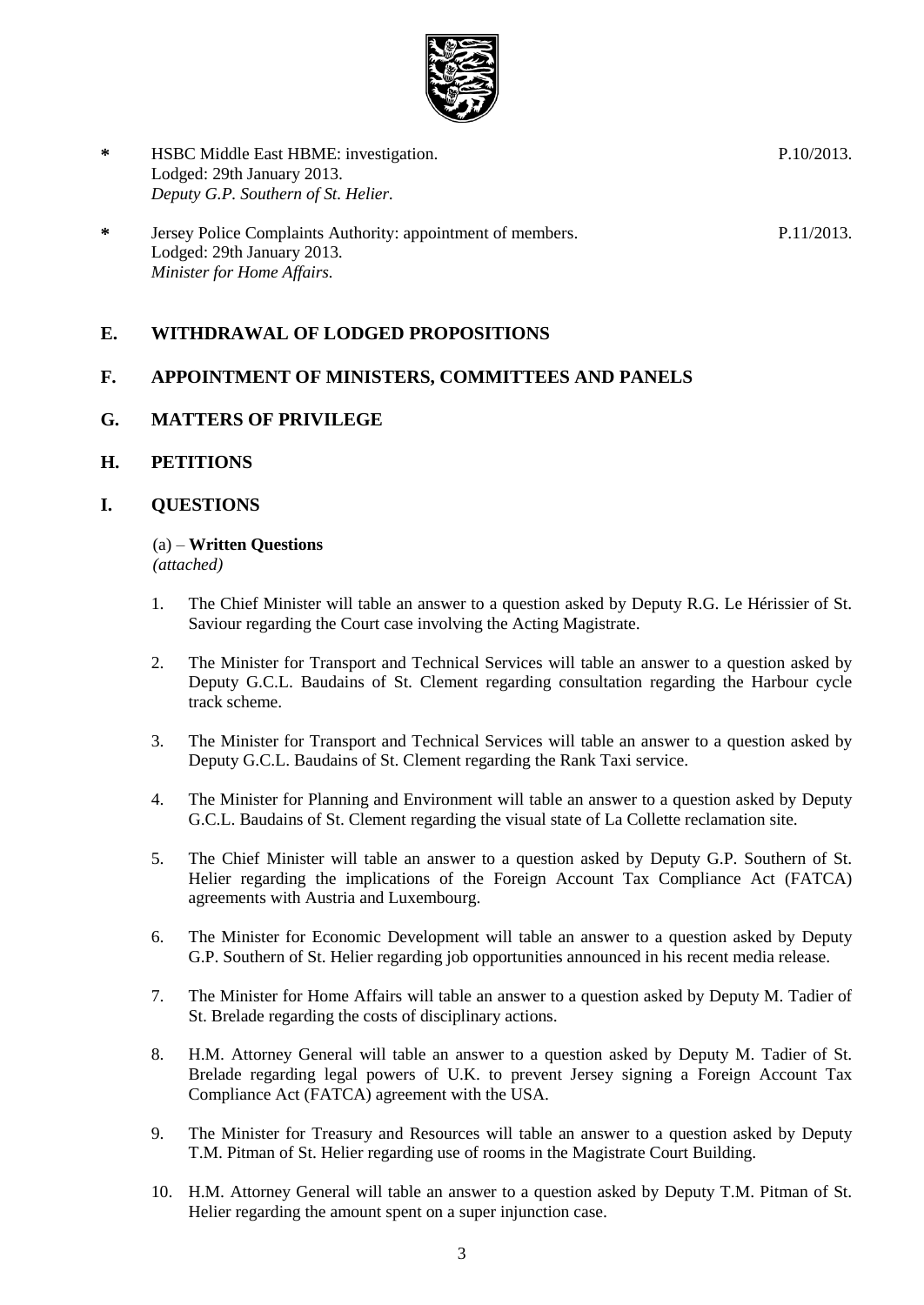

- 11. The Chief Minister will table an answer to a question asked by Deputy T.M. Pitman of St. Helier regarding proposed changes to the Royal Court (Jersey) Law 1948.
- 12. The Chairman of the Electoral Commission will table an answer to a question asked by Deputy T.M. Pitman of St. Helier regarding the base figures used in its report.
- 13. The Minister for Treasury and Resources will table an answer to a question asked by Deputy T.M. Pitman of St. Helier regarding the Jersey Finance industry in 2012.
- 14. The Minister for Economic Development will table an answer to a question asked by Deputy M.R. Higgins of St. Helier regarding details of 400 jobs created.
- 15. H.M. Attorney General will table an answer to a question asked by Deputy M.R. Higgins of St. Helier regarding the accountability of Law Officers to the States of Jersey.
- 16. The Minister for Social Security will table an answer to a question asked by Deputy M.R. Higgins of St. Helier regarding checks and balances regarding Health Insurance Fund (HIF) payments to GPs.
- 17. The Minister for Home Affairs will table an answer to a question asked by Deputy M.R. Higgins of St. Helier regarding a recent Court case.
- 18. The Chief Minister will table an answer to a question asked by Deputy M.R. Higgins of St. Helier regarding a breakdown of expenditure of the Data Protection Commissioner for legal advice and prosecutions.
- 19. The Minister for Health and Social Services will table an answer to a question asked by Senator S.C. Ferguson regarding the capacity of Orchard House.
- 20. The Minister for Economic Development will table an answer to a question asked by Senator S.C. Ferguson regarding charges made on parcels to the U.K.
- 21. The Minister for Education, Sport and Culture will table an answer to a question asked by Senator S.C. Ferguson regarding the length of residence in the Island of Highlands students.
- 22. The Chief Minister will table an answer to a question asked by Senator S.C. Ferguson regarding Jersey's position in the U.K.'s membership of the European Union.

#### **(b) – Oral Questions**

(120 minutes)

1. Deputy J.H. Young of St. Brelade will ask the following question of H.M. Attorney General -

"Will the Attorney General inform the Assembly whether Royal Court judgments in appeals made against decisions made by the Minister under the Planning and Building Law are subject to review by the Court of Appeal, and if so whether the appeal procedure is available to litigants in person under the modified Planning appeals procedure which protects appellants from costs being awarded against them?"

2. Connétable of St. John will ask the following question of the Minister for Economic Development -

"Would the Minister give estimated costs of providing alternative provision for a new freight area, associated car park and access roads to enable Hanger8 to establish operations in Jersey on the existing freight buildings and car park site, and advise whether the funds are inscribed into the department's current capital or revenue budgets or whether the works will be deferred until after the incorporation of the Harbours and Airport?"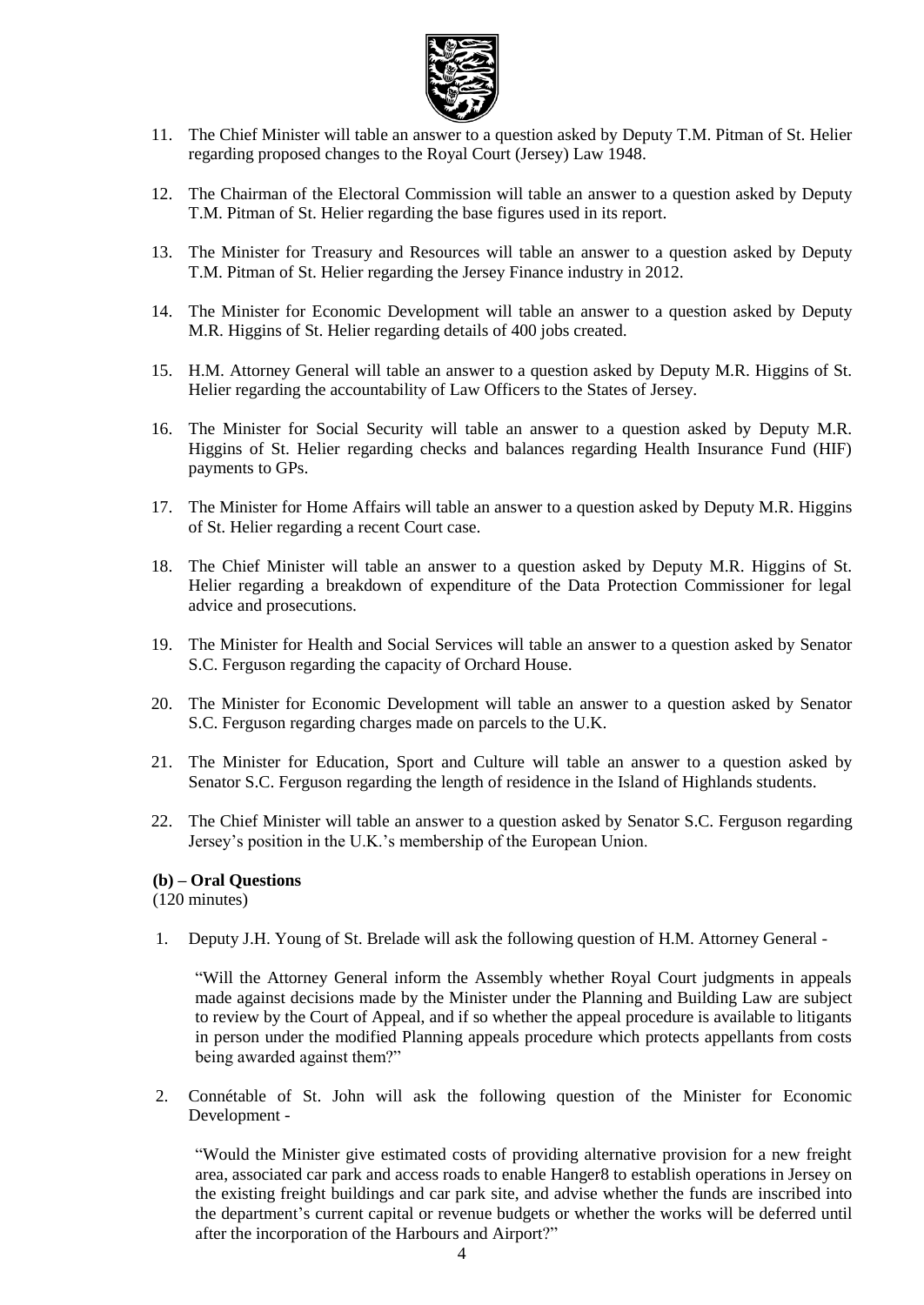

3. Deputy M.R. Higgins of St. Helier will ask the following question of the Chief Minister -

"Will the Chief Minister advise the Assembly the current position regarding the Historic Child Abuse Redress Scheme and in particular the number of claims accepted, rejected and in dispute, and in the case of the latter will he outline the nature of the disputes and the current position regarding the extension of the scheme to cover people who were abused whilst in foster care or abused by persons who either lived in the care homes or were visiting them?

4. Deputy M. Tadier of St. Brelade will ask the following question of H.M. Attorney General –

"Given the criticism of States Police and a Lawyer in the Law Officers' Department by the Privy Council in relation to the Curtis Warren prosecution and the alleged involvement of the Attorney General in the subsequent police disciplinary case, would the Attorney General make a statement clarifying the situation?"

5. Deputy J.A. Hilton of St. Helier will ask the following question of the Minister for Planning and Environment –

"Can the Minister explain whether any discussions have taken place between him and the Minister for Housing on the vacant glass house sites and their use for social housing? And, if so, can he explain the outcome of those discussions?"

6. Deputy S. Pitman of St. Helier will ask the following question of the Chairman of Privileges and Procedures Committee –

"Will the Chairman advise whether any consideration has been given to having a separate referendum question on the same day as the proposed electoral reform referendum, namely on the 'Carswell' recommendation that the *Bailiff should cease to act as President of the States*? And if not, why not?"

7. Deputy R.G. Le Hérissier of St. Saviour will ask the following question of the Minister for Home Affairs –

"Given the verdict of the Police Disciplinary Tribunal, is the Minister satisfied that the police acted with complete authority in the matter of bugging a vehicle in the case Re Curtis Warren?"

8. Senator S.C. Ferguson will ask the following question of the Minister for Health and Social Services –

"Would the Minister confirm the size of population upon which the size of the proposed new hospital is being based?"

9. Deputy G.C.L. Baudains of St. Clement will ask the following question of the Minister for Transport and Technical Services –

"Would the Minister advise why the No 18 bus to Le Squez / Le Marais was discontinued, and whether he will be reinstating a service for residents of the northern part of Le Squez who at present either have to walk to Le Marais to catch the No 15, or rely on the Inner Road bus?

10. Deputy T.M. Pitman of St. Helier will ask the following question of the Chief Minister –

"Does the Chief Minister consider that option B of the Electoral Commission meets international standards outlined by the Venice Commission - in that it proposes the votes of those in urban areas such as St. Helier for example would be worth less than others? If so, how does he believe this to be compatible with Council of Ministers' commitment to promoting fairness as part of a strong and successful Island?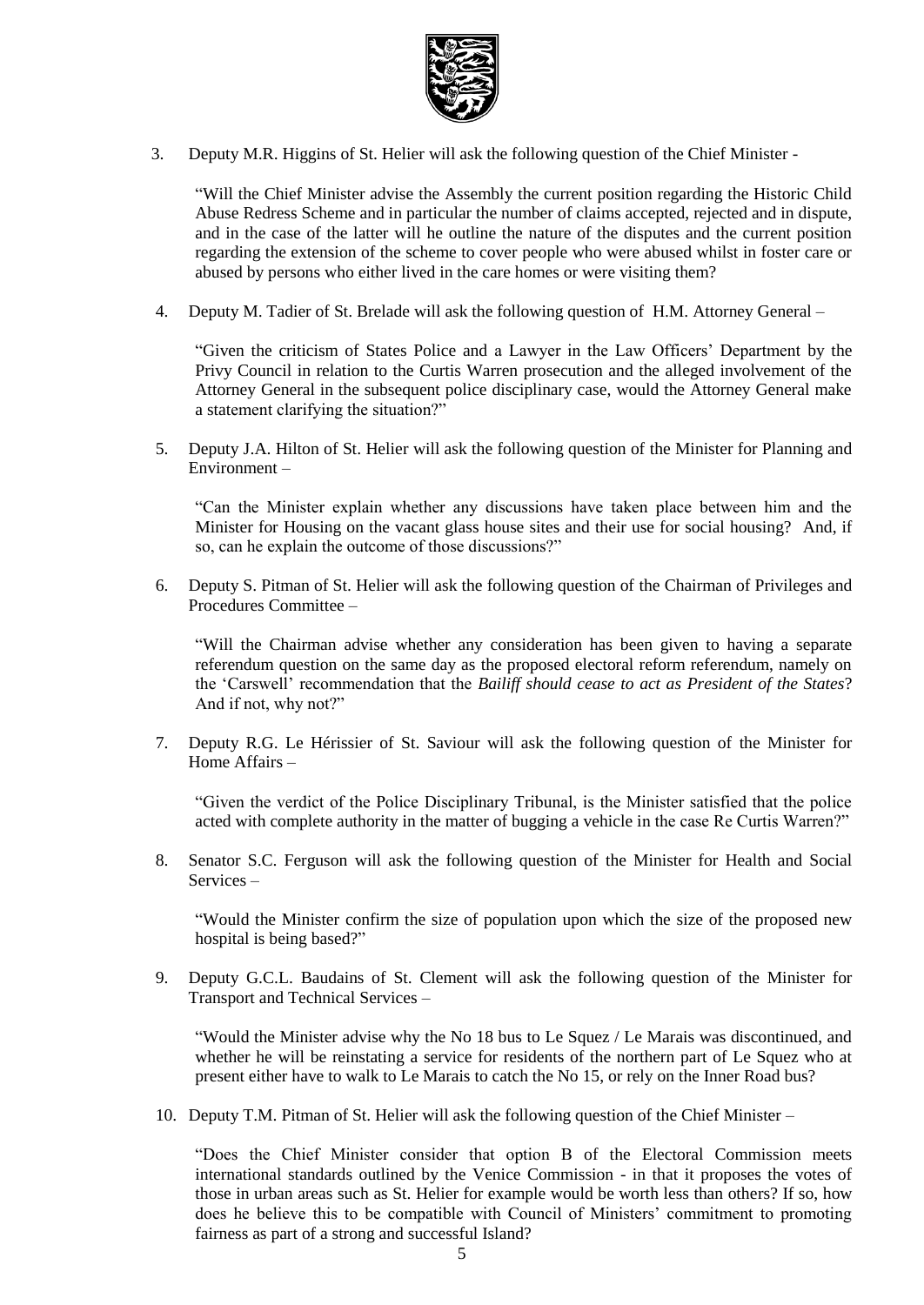

11. Deputy S.S.P.A. Power of St. Brelade will ask the following question of the Minister for Economic Development –

"Would the Minister confer with Condor Ferries Limited and seek clarification on the recently changed tariff policy on its online booking site? In particular, how charges for non-commercial freight are levied (a) in 2013 compared to 2012; and (b) compared to charges on commercial freight? Whether a clear list of tariffs for non commercial freight may be published on the website to assist the travelling public, especially with recreational vehicles?

12. Deputy R.J. Rondel of St. Helier will ask the following question of the Chief Minister –

"With reference to a written question I asked of the Minister for Housing at the last Assembly on 15th January 2013, is the Chief Minister satisfied with the present proposed delivery of just 51 Affordable Homes for purchase over the next 5 years? Furthermore is he content that all of his Council are working satisfactorily together in order to deliver an appropriate level of Affordable Housing as quickly as possible?"

13. Deputy G.P. Southern of St. Helier will ask the following question of the Minister for Economic Development –

"Will the Minister inform members how many of the companies registered in Jersey by foreign owners in 2012 listed in his Invest Jersey press release are trading or conducting business on the Island, and is he aware how many other companies listed in 2012 have made arrangements or are preparing to trade or conduct business in Jersey in 2013 and beyond?

14. Deputy J.M. Maçon of St. Saviour will ask the following question of the Chairman of Privileges and Procedures Committee –

"Can the Chairman explain whether the proposed referendum will carry a participation threshold, before the results will be deemed credible as there is no provision for this in the 2002 Referendum (Jersey) Law 2002 or in P.52/2013 and, if not, why not?"

15. Connétable of St. John will ask the following question of the Minister for Transport and Technical Services –

"On 18th January 2013 during the snow disruption, how many miles of States' roads were gritted or salted? When was it decided to remove grit boxes from major junctions or hills across the Island?"

16. Deputy M.R. Higgins of St. Helier will ask the following question of the Minister for Home Affairs –

"Due to the important public interest issues involved will the Minister publish the written decision of the disciplinary tribunal involving the three police officers involved in the Curtis Warren car bugging case, and if not why not? And if so when?

17. Deputy T.M. Pitman of St. Helier will ask the following question of the Minister for Treasury and Resources –

"Given the Electoral Commission has put forward Option B which suggests that votes of those in urban areas such as St. Helier for example would be worth less than others, would the Minister be able to balance this discrimination by reducing taxation for such electors?"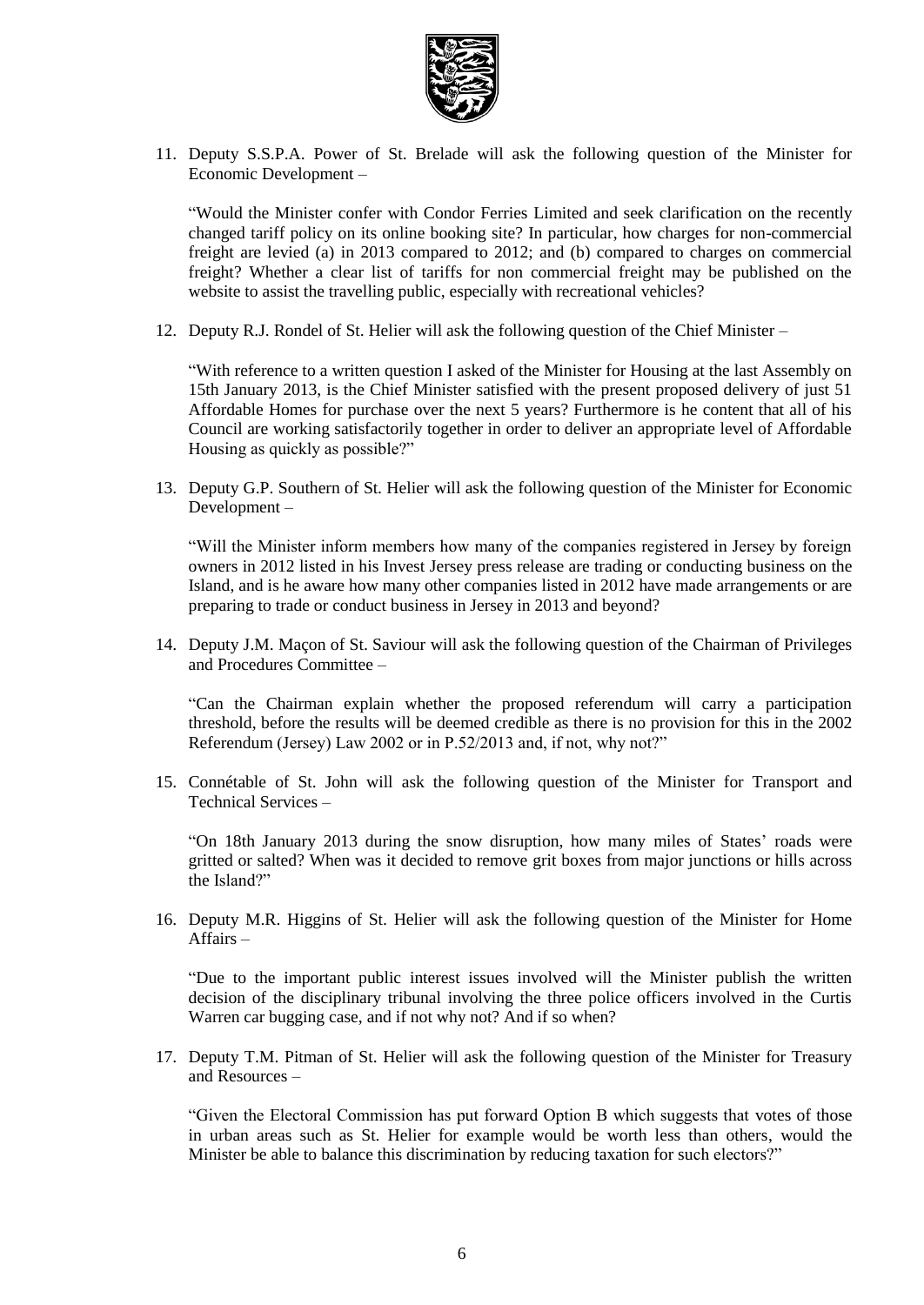

18. Deputy R.G. Le Hérissier of St. Saviour will ask the following question of the Minister for Treasury and Resources –

"Given, from information released last week, that only 737 home connections have been made between August 2012 and now in the Gigabyte Jersey project, how does the Minister reconcile this with his answer to Senator Ferguson on 26th June 2012 that the rate of connections was anticipated to rise to 2000 per month? How much of the Budget of £41.5 million remains to be spent?"

19. Deputy J. A. Hilton of St. Helier will ask the following question of the Minister for Planning and Environment –

"In what circumstances, if any, would the Minister reduce the standards for parking and amenity space on new developments? And, does he believe there is a need to provide storage space in applications for apartment blocks?"

20. Deputy J.H. Young of St. Brelade will ask the following question of the Minister for Planning and Environment –

"Will the Minister advise the Assembly when he intends to bring forward policy proposals to the Assembly to restore the availability of affordable homes for purchase, and to replace the H3 policy of the Island Plan 2011 which has remained suspended as unworkable in practice since July 2011?"

21. Deputy G.P. Southern of St. Helier will ask the following question of the Minister for Treasury and Resources –

"In the annual presentation to States members delivered on 23rd January 2013 by Jersey Finance it was claimed that the finance sector paid £500m in tax. Will the Minister inform members of the breakdown of this sum?"

22. Deputy M. Tadier of St. Brelade will ask the following question of the Minister for Social Security –

"In light of continued and increasing job-losses in the island, will the Minister advise whether he has been seeking additional funding to be made available to cope with the consequences of the downturn and will he consider lifting the ceiling on Social Security contributions to be ringfenced for such purposes?"

#### **(c) – Questions to Ministers without notice (30 minutes) –**

1st question period – Minister for Transport and Technical Services

2nd question period – Minister for Home Affairs

## **J. PERSONAL STATEMENTS**

## **K. STATEMENTS ON A MATTER OF OFFICIAL RESPONSIBILITY**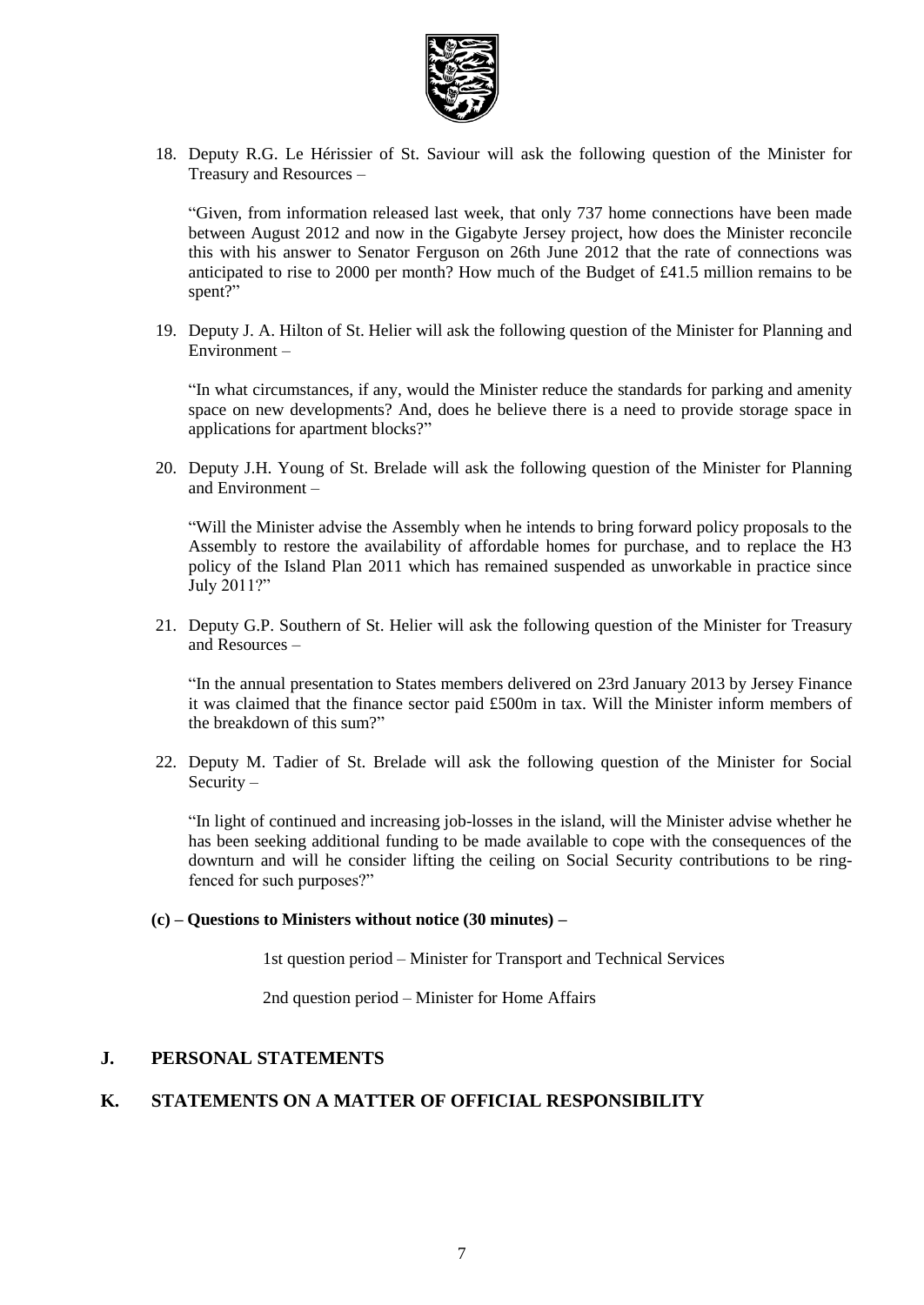

# **L. PUBLIC BUSINESS**

|    | Comptroller and Auditor General: appointment.<br>Lodged: 28th December 2012.<br>Chief Minister.<br>(Consideration 'in camera' in accordance with Article $41(2)$<br>of the Public Finances (Jersey) Law 2005))                                                                   | P.138/2012.           |
|----|----------------------------------------------------------------------------------------------------------------------------------------------------------------------------------------------------------------------------------------------------------------------------------|-----------------------|
|    | Draft Civil Partnership (Consequential Amendments) (No. 2) (Jersey) Regulations<br>$201-.$<br>Lodged: 4th December 2012.<br>Chief Minister.                                                                                                                                      | P.128/2012.           |
|    | Ratification of the Agreement for the Avoidance of Double Taxation and the<br>Prevention of Fiscal Evasion with Respect to Taxes on Income between the<br>Government of Jersey and the Government of the Republic of Singapore.<br>Lodged: 4th December 2012.<br>Chief Minister. | P.129/2012.           |
|    | Draft Taxation (Double Taxation) (Amendment) (Jersey) Regulations 201-.<br>Lodged: 4th December 2012.<br>Chief Minister.                                                                                                                                                         | P.130/2012.           |
|    | Higher Education Grants: method of assessment.<br>Lodged: 11th December 2012.<br>Deputy G.C.L. Baudains of St. Clement.                                                                                                                                                          | P.134/2012.           |
| ∗  | Higher Education Grants: method of assessment (P.134/2012) – comments.<br>Presented: 28th January 2013.<br>Minister for Education, Sport and Culture.                                                                                                                            | P.134/2012.<br>Com.   |
|    | Draft Motor Traffic (Third Party Insurance) (Cost Recovery) (Jersey) Regulations<br>$201-.$<br>Lodged: 13th December 2012.<br>Minister for Health and Social Services.                                                                                                           | P.135/2012.           |
|    | Statistics User Group: appointment of Chairman.<br>Lodged: 27th December 2012.<br>Chief Minister.                                                                                                                                                                                | P.137/2012.           |
| М. | <b>ARRANGEMENT OF PUBLIC BUSINESS</b>                                                                                                                                                                                                                                            |                       |
|    | 19th February 2013                                                                                                                                                                                                                                                               |                       |
|    | Police Station Relocation: review of decision (as amended).<br>Lodged: 2nd October 2012.<br>Deputy J.A. Martin of St. Helier.                                                                                                                                                    | P.92/2012.            |
|    | Police Station Relocation: review of decision (P.92/2012) – comments.<br>Presented: 19th November 2012.<br>Council of Ministers.                                                                                                                                                 | P.92/2012.<br>Com.    |
|    | Police Station Relocation: review of decision (P.92/2012) – comments.<br>Presented: 20th November 2012.<br>Minister for Planning and Environment.                                                                                                                                | P.92/2012.<br>Com.(2) |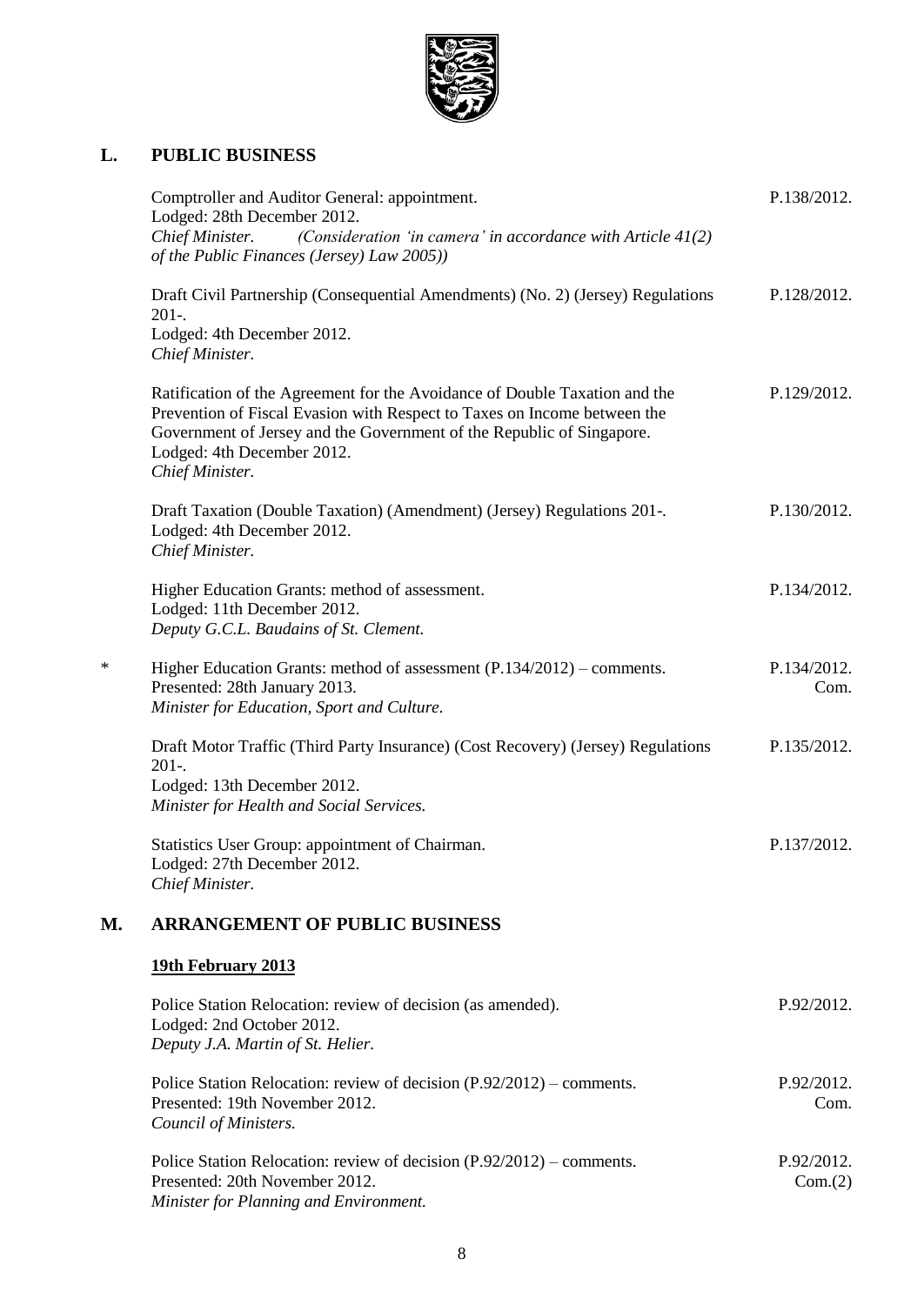

|   | Committee of Inquiry: Historical Child Abuse.<br>Lodged: 6th November 2012.<br>Council of Ministers.                                                                  | P.118/2012.         |
|---|-----------------------------------------------------------------------------------------------------------------------------------------------------------------------|---------------------|
|   | Minister for Justice and Department of Justice: report.<br>Lodged: 13th November 2012.<br>Senator L.J. Farnham.                                                       | P.120/2012.         |
|   | Minister for Justice and Department of Justice: report (P.120/2012) – amendment.<br>Lodged: 15th January 2013.<br>Senator L.J. Farnham.                               | P.120/2012.<br>Amd. |
|   | Draft Referendum (Reform of States Assembly) (Jersey) Act 201-.<br>Lodged: 15th January 2013.<br>Privileges and Procedures Committee.                                 | P.5/2013.           |
|   | <b>5th March 2013</b>                                                                                                                                                 |                     |
|   | Starter Home Deposit Loan Scheme.<br>Lodged: 4th December 2012.<br>Minister for Treasury and Resources.                                                               | P.131/2012.         |
|   | Draft Control of Housing and Work (Residential and Employment Status) (Jersey)<br>Regulations 201-.<br>Lodged: 11th January 2013.<br>Chief Minister.                  | P.2/2013.           |
|   | Draft Control of Housing and Work (Transitional and Consequential) (Jersey)<br>Regulations 201-.<br>Lodged: 11th January 2013.<br>Chief Minister.                     | P.3/2013.           |
|   | Code of Conduct for Elected Members: Commissioner for Standards.<br>Lodged: 14th January 2013.<br>Privileges and Procedures Committee.                                | P.4/2013.           |
|   | Draft Financial Regulation (Disclosure of Information) (Amendments) (Jersey)<br>Regulations 201-.<br>Lodged: 18th January 2013.<br>Minister for Economic Development. | P.7/2013.           |
|   | Rate Appeal Board: appointment of members.<br>Lodged: 22nd January 2013.<br>Minister for Treasury and Resources.                                                      | P.9/2013.           |
| ∗ | HSBC Middle East HBME: investigation.<br>Lodged: 29th January 2013.<br>Deputy G.P. Southern of St. Helier.                                                            | P.10/2013.          |
| ∗ | Jersey Police Complaints Authority: appointment of members.<br>Lodged: 29th January 2013.<br>Minister for Home Affairs.                                               | P.11/2013.          |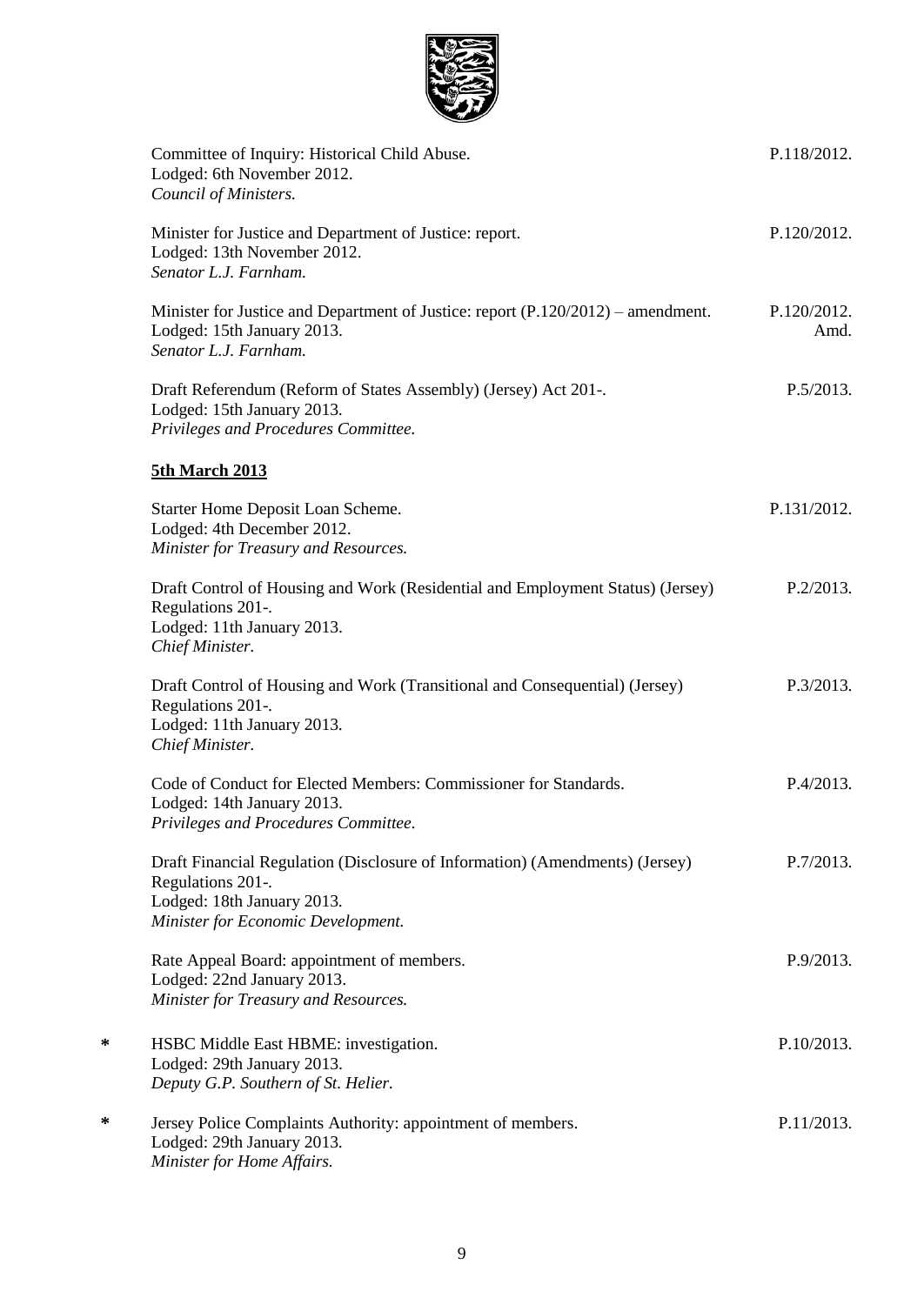

## **19th March 2013**

| Jersey Innovation Fund: establishment, funding and operation.<br>Lodged: 20th November 2012.<br>Minister for Treasury and Resources.   | P.124/2012. |
|----------------------------------------------------------------------------------------------------------------------------------------|-------------|
| Jersey Financial Services Commission: appointment of Commissioner.<br>Lodged: 22nd January 2013.<br>Minister for Economic Development. | P.8/2013.   |

### **14th May 2013**

Draft Discrimination (Jersey) Law 201-. Lodged: 15th January 2013. *Minister for Social Security.*

P.6/2013.

## **M.N. DE LA HAYE Greffier of the States**

28th January 2013

**Note –**

**An asterix \* in the left-hand margin denotes either a new item added to this Order Paper since the principal Order Paper was published on 24th January 2013, or an item which has been moved.**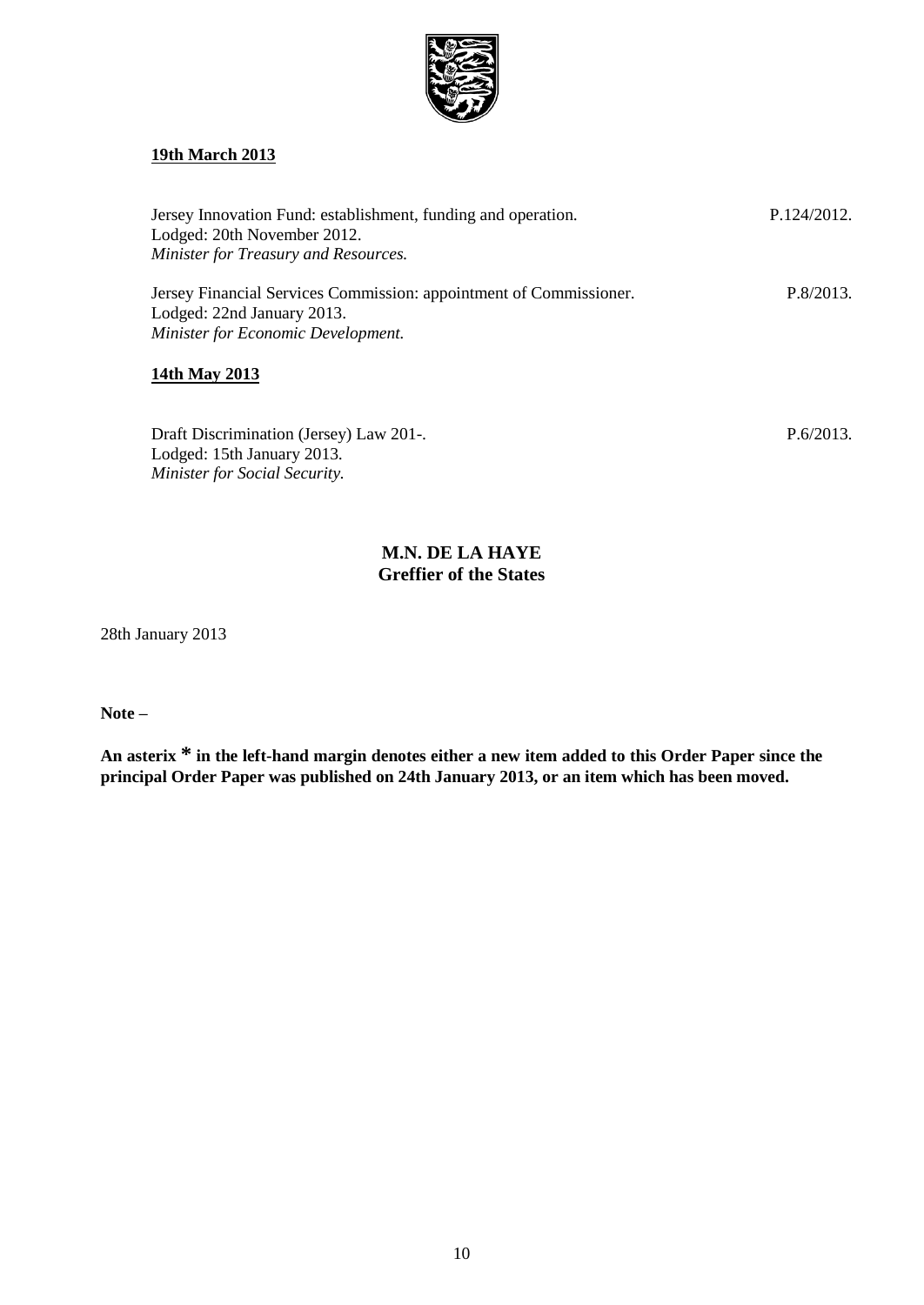

## **\*Explanatory Note regarding additional subordinate legislation tabled at this meeting.**

(See Item B)

### **R&O.8/2013.**

This Order increases by 5% the additional airport dues payable in respect of each arrival or departure of an aircraft outside normal opening hours of the airport. These dues were last increased on 1st January 2004.

The Order was made on 24th January 2013 and comes into force on 31st March 2013.

### **R&O.9/2013.**

This Order amends the Police Procedures and Criminal Evidence (Codes of Practice) (Jersey) Order 2004 (the "principal Order") the purpose of which is to give effect to the operation of revised police procedures codes of practice, and the operation of a new code of practice.

The following codes are revised –

- Code  $A -$  "Code of practice for the exercise of police officers of statutory powers of stop and search";
- Code C "Code of practice for the detention, treatment and questioning of persons by police officers";
- Code  $D -$  "Code of practice for the identification of persons by police officers";
- Code  $E "Code of practice on tape recording of interviews with suspects";$  and
- New Code G "Code of practice on visual recording with sound of interviews with suspects", is introduced. This Code is based on the equivalent UK Code F.

There is a minor amendment to the guidance notes in Code A, to update a legislative reference.

The principal effect of the amendments revising Codes C and E and bringing Code G into operation is to reflect the introduction of modern digital and visual recording equipment for the electronic recording of interviews of suspects at police stations.

The amendments to Codes C and E are mainly textual amendments which replace references to tape recordings with references to audio recordings. Other amendments are consequential to reflect the technical change in the type of digital recording equipment that will be used. The Order makes transitional provisions to the effect that the amendments to these Codes will apply to people in detention on, and to interviews carried out on the date the Order comes into force, notwithstanding that the detention or the interview commenced before that date.

The opportunity is also taken to amend Code C in relation to the treatment of persons not of full age, so that persons under the age of 18 (raised from age 17) are treated as juveniles. The aim of this amendment is to comply with the United Nations Convention on the Rights of the Child.

Code D is amended so as to remove various references to "civilian support staff" and "approved person", which are not at present relevant for the purposes of the Code.

At present in Code D, only an inspector or an officer of higher rank is responsible for conducting identification procedures (the "identification officer"). This Order therefore amends this Code so as to enable the identification officer to delegate his or her identification procedure functions to an officer below the rank of inspector. A transitional provision is made to the effect that where the identification process has started before this Order comes into force, that process shall continue for the purpose of concluding the identification.

New Code G which is added to the Schedule to the principal Order, sets out the procedures that police officers are expected to follow when conducting interviews that are being visually recorded. A number of the provisions applicable to procedures conducted under Code C apply to Code G.

The Order was made on 25th January 2013 and comes into force 7 days after being made.